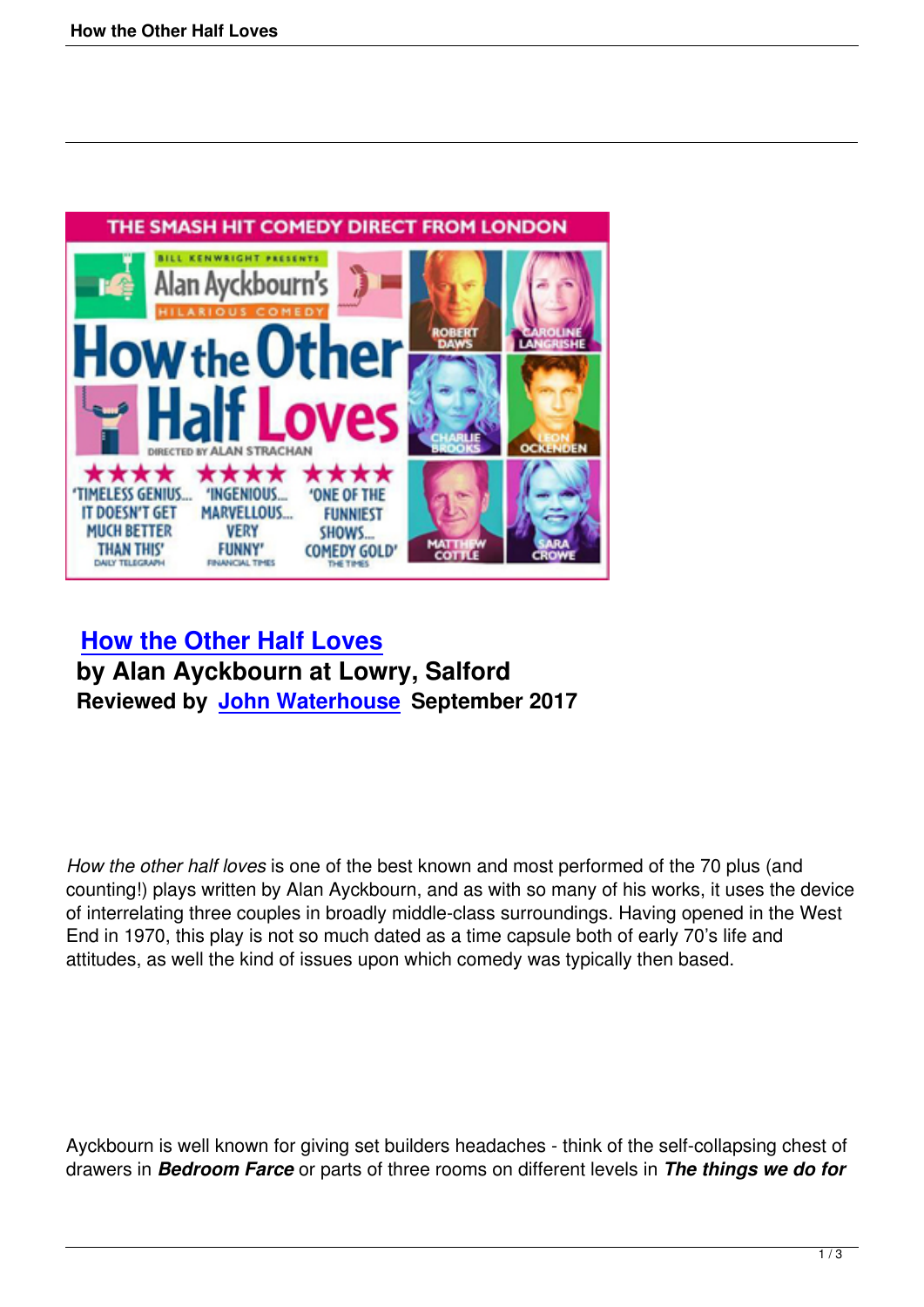*love* . With this play,

two houses have to merge into each and the set at the Lowry carried this through quite magnificently, with all-round stage sections alternating from the early 70's tack in a small semi to impressive mock-regency, even carried through with the overhead lighting and furniture, so that Bob Phillip's modest dwelling contrasts sharply with his boss Frank Foster's prestige home.

The social divide, of course mirrored through the characters, is brought to a head through their respective ideas of what constitutes a dinner party and it is this divide which adds emphasis to the driving premise of the story - a secret affair between Bob and his boss's wife Fiona, not quite the posh lady going for 'a bit of rough' but almost. Class was more of an issue fifty years ago and whilst hardly a social commentary, this play does provide many interesting insights into divisions across the income spectrums, evidenced by Fiona and Teresa's dress sense (elegant Fiona would never be seen in white boots and a short skirt!) and even their shopping lists; essentially a contrast between Avocado and Baked Beans.